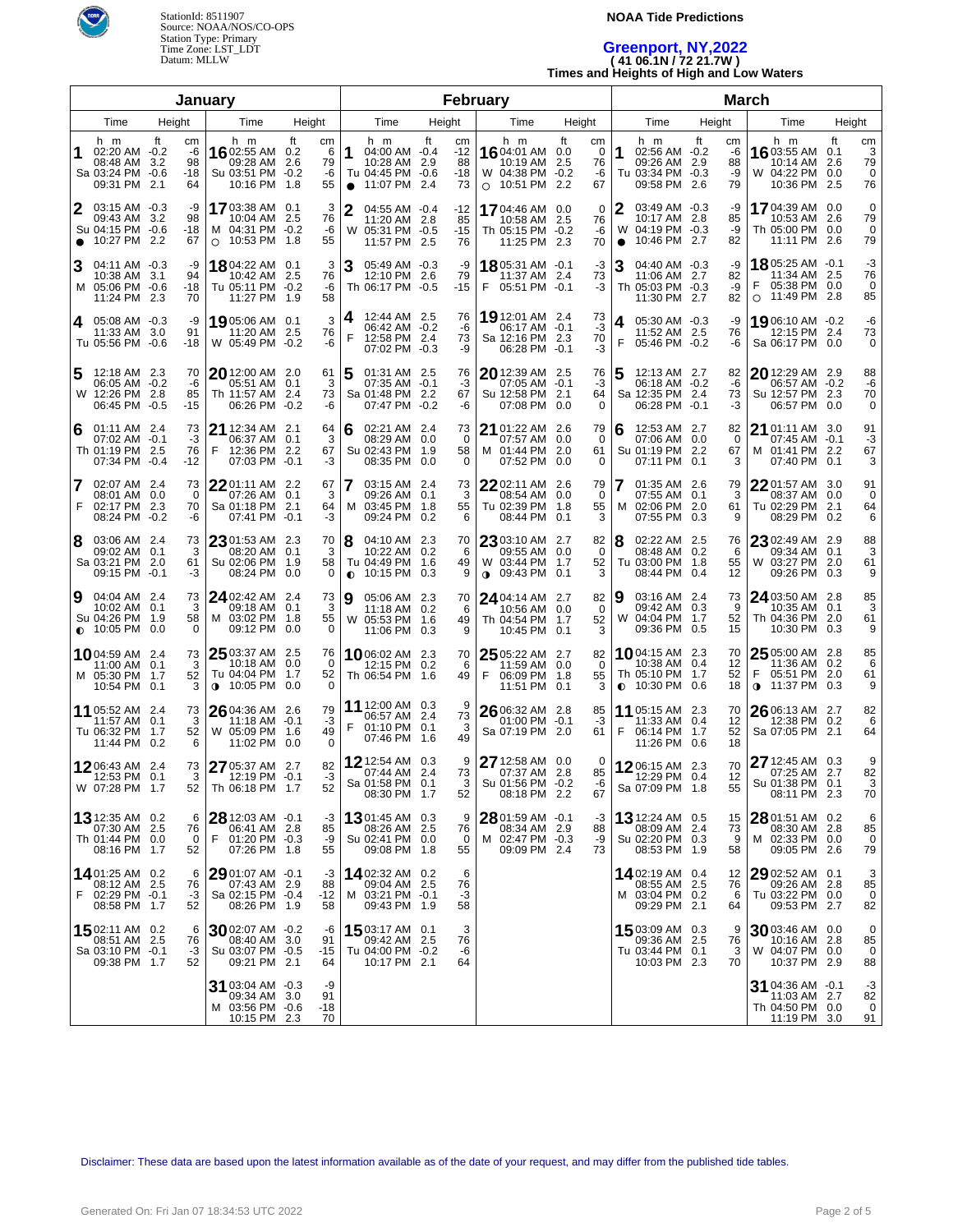

### **NOAA Tide Predictions**

# **Greenport, NY,2022 ( 41 06.1N / 72 21.7W )**

**Times and Heights of High and Low Waters**

| April          |                                                                     |    |                           |                                                                             |                          |                             |                     |                                                                     | May    |                      |           |                                                                       |                         |                            |        | June                                                                       |        |                           |                                                                             |                          |                            |
|----------------|---------------------------------------------------------------------|----|---------------------------|-----------------------------------------------------------------------------|--------------------------|-----------------------------|---------------------|---------------------------------------------------------------------|--------|----------------------|-----------|-----------------------------------------------------------------------|-------------------------|----------------------------|--------|----------------------------------------------------------------------------|--------|---------------------------|-----------------------------------------------------------------------------|--------------------------|----------------------------|
| Time<br>Height |                                                                     |    | Time                      | Height                                                                      |                          |                             | Time                |                                                                     | Height |                      | Time      |                                                                       | Height                  |                            | Time   |                                                                            | Height | Time                      |                                                                             | Height                   |                            |
| 1<br>F         | h m<br>$05:23$ AM $-0.1$<br>11:49 AM 2.6<br>05:32 PM 0.1            | ft | cm<br>-3<br>79<br>3       | h m<br>16 05:02 AM -0.1<br>11:08 AM<br>Sa 05:01 PM<br>$\circ$ 11:16 PM      | ft<br>2.5<br>0.1<br>-3.2 | cm<br>$-3$<br>76<br>3<br>98 | 1                   | h m<br>05:47 AM 0.0<br>12:13 PM 2.4<br>Su 05:41 PM 0.4              | ft     | cm<br>0<br>73<br>12  |           | h m<br>16 05:28 AM -0.2<br>11:31 AM<br>M 05:17 PM<br>$\circ$ 11:39 PM | ft<br>2.5<br>0.2<br>3.5 | cm<br>-6<br>76<br>6<br>107 | 1<br>W | h m<br>12:17 AM 2.9<br>06:48 AM 0.2<br>01:11 PM 2.2<br>06:37 PM 0.7        | ft     | cm<br>88<br>6<br>67<br>21 | h m<br><b>16</b> 12:17 AM<br>06:51 AM -0.2<br>Th 01:04 PM<br>06:51 PM       | ft<br>3.5<br>2.6<br>0.2  | cm<br>107<br>-6<br>79<br>6 |
| 2              | 12:00 AM 3.0<br>06:09 AM -0.1<br>Sa 12:33 PM 2.5<br>06:13 PM 0.2    |    | 91<br>-3<br>76<br>6       | 1705:49 AM -0.2<br>11:53 AM<br>Su 05:44 PM 0.1                              | -2.5                     | -6<br>76<br>3               | м                   | 12:07 AM 3.0<br>06:29 AM 0.1<br>12:53 PM 2.3<br>06:23 PM 0.5        |        | 91<br>3<br>70<br>15  |           | 1706:18 AM -0.2<br>12:23 PM 2.5<br>Tu 06:09 PM 0.2                    |                         | -6<br>76<br>6              | 2      | 12:54 AM 2.8<br>07:30 AM 0.3<br>Th 01:48 PM 2.1<br>07:22 PM 0.8            |        | 85<br>9<br>64<br>24       | 1701:13 AM 3.3<br>07:43 AM -0.2<br>02:01 PM 2.6<br>F<br>07:51 PM 0.2        |                          | 101<br>-6<br>79<br>6       |
| 3              | 12:39 AM 2.9<br>06:54 AM 0.0<br>Su 01:13 PM 2.4<br>06:55 PM 0.3     |    | 88<br>$\Omega$<br>73<br>9 | 18 12:01 AM 3.3<br>06:37 AM -0.2<br>M 12:39 PM<br>06:30 PM 0.2              | 2.4                      | 101<br>-6<br>73<br>6        | 3                   | 12:44 AM 2.9<br>07:12 AM 0.2<br>Tu 01:31 PM 2.2<br>07:05 PM 0.6     |        | 88<br>6<br>67<br>18  |           | 18 12:31 AM 3.5<br>07:10 AM<br>W 01:16 PM<br>07:04 PM 0.2             | $-0.2$<br>-2.5          | 107<br>-6<br>76<br>6       | 3<br>F | 01:33 AM 2.7<br>08:13 AM 0.3<br>02:27 PM 2.1<br>08:08 PM 0.8               |        | 82<br>9<br>64<br>24       | 1802:09 AM 3.1<br>08:35 AM -0.1<br>Sa 03:00 PM 2.7<br>08:53 PM 0.3          |                          | 94<br>-3<br>82<br>9        |
| 14.            | 01:16 AM 2.8<br>07:38 AM 0.1<br>M 01:53 PM 2.2<br>07:36 PM 0.4      |    | 85<br>3<br>67<br>12       | 19 12:49 AM 3.3<br>07:27 AM<br>Tu 01:27 PM<br>07:19 PM 0.2                  | $-0.1$<br>-2.4           | 101<br>-3<br>73<br>6        | 4                   | 01:21 AM 2.8<br>07:56 AM 0.3<br>W 02:09 PM 2.1<br>07:48 PM 0.7      |        | 85<br>9<br>64<br>21  |           | 1901:25 AM 3.3<br>08:02 AM<br>Th 02:12 PM<br>08:02 PM 0.3             | $-0.1$<br>-2.5          | 101<br>-3<br>76<br>9       | 4      | 02:13 AM 2.6<br>08:57 AM 0.4<br>Sa 03:10 PM 2.1<br>09:00 PM 0.8            |        | 79<br>12<br>64<br>24      | 19 03:09 AM<br>09:28 AM<br>Su 04:05 PM<br>09:58 PM                          | 2.9<br>0.0<br>2.8<br>0.4 | 88<br>0<br>85<br>12        |
| 5              | 01:55 AM 2.7<br>08:23 AM 0.2<br>Tu 02:34 PM 2.1<br>08:19 PM 0.5     |    | 82<br>6<br>64<br>15       | 2001:39 AM 3.2<br>08:19 AM<br>W 02:19 PM<br>08:14 PM                        | 0.0<br>2.3<br>0.3        | 98<br>$\Omega$<br>70<br>9   | 5                   | 02:01 AM 2.7<br>08:41 AM 0.4<br>Th 02:53 PM 2.0<br>08:35 PM 0.8     |        | 82<br>12<br>61<br>24 | F         | 2002:21 AM 3.2<br>08:57 AM<br>03:15 PM<br>09:06 PM                    | 0.0<br>2.5<br>0.4       | 98<br>$\Omega$<br>76<br>12 | 5      | 02:59 AM 2.5<br>09:42 AM 0.5<br>Su 03:58 PM 2.2<br>09:56 PM 0.8            |        | 76<br>15<br>67<br>24      | <b>20</b> 04:17 AM 2.6<br>10:22 AM 0.2<br>M 05:07 PM 2.8<br>11:02 PM        | 0.4                      | 79<br>6<br>85<br>12        |
| 6              | 02:36 AM 2.6<br>09:12 AM 0.4<br>W 03:22 PM 1.9<br>09:07 PM 0.7      |    | 79<br>12<br>58<br>21      | 21 02:34 AM 3.1<br>09:16 AM<br>Th 03:21 PM<br>09:15 PM                      | 0.1<br>-2.2<br>0.4       | 94<br>3<br>67<br>12         | 6<br>F              | 02:45 AM 2.6<br>09:30 AM 0.5<br>03:45 PM 2.0<br>09:28 PM 0.9        |        | 79<br>15<br>61<br>27 |           | 21 03:25 AM 2.9<br>09:54 AM<br>Sa 04:26 PM<br>10:13 PM                | 0.1<br>2.5<br>0.5       | 88<br>3<br>76<br>15        | 6<br>M | 03:51 AM 2.4<br>10:27 AM 0.5<br>04:46 PM 2.3<br>10:54 PM 0.8               |        | 73<br>15<br>70<br>24      | 21 05:25 AM 2.5<br>11:14 AM<br>Tu 06:05 PM 2.9<br>$\mathbf 0$               | 0.3                      | 76<br>9<br>88              |
| $\overline{7}$ | 03:25 AM 2.5<br>10:05 AM 0.5<br>Th 04:22 PM 1.9<br>10:00 PM 0.7     |    | 76<br>15<br>58<br>21      | 22 03:37 AM 2.9<br>10:16 AM<br>F.<br>04:34 PM<br>10:23 PM                   | 0.2<br>2.3<br>0.5        | 88<br>6<br>70<br>15         |                     | 03:36 AM 2.5<br>10:21 AM 0.5<br>Sa 04:44 PM 2.0<br>10:26 PM 0.9     |        | 76<br>15<br>61<br>27 |           | $2204:37$ AM 2.8<br>10:51 AM<br>Su 05:33 PM<br>∩ 11:20 PM             | 0.2<br>2.7<br>0.5       | 85<br>-6<br>82<br>15       |        | 04:48 AM 2.3<br>11:11 AM 0.5<br>Tu 05:33 PM 2.5<br>$\bullet$ 11:50 PM 0.6  |        | 70<br>15<br>76<br>18      | $22$ 12:04 AM 0.4<br>06:31 AM 2.3<br>W 12:05 PM 0.4<br>07:00 PM 3.0         |                          | 12<br>70<br>12<br>91       |
| 8<br>F         | 04:22 AM 2.4<br>10:59 AM 0.5<br>05:27 PM 1.9<br>10:57 PM 0.8        |    | 73<br>15<br>58<br>24      | 23 04:50 AM 2.8<br>11:16 AM<br>Sa 05:48 PM<br>$0$ 11:31 PM                  | 0.2<br>2.4<br>0.5        | 85<br>6<br>73<br>15         | 8                   | 04:35 AM 2.4<br>11:10 AM 0.6<br>Su 05:37 PM 2.1<br>11:24 PM 0.8     |        | 73<br>18<br>64<br>24 |           | $23$ 05:48 AM 2.6<br>11:46 AM<br>M 06:34 PM                           | 0.2<br>-2.8             | 79<br>- 6<br>85            | 8      | 05:45 AM 2.2<br>11:55 AM 0.5<br>W 06:19 PM 2.7                             |        | 67<br>15<br>82            | 23 01:04 AM 0.4<br>07:34 AM 2.3<br>Th 12:56 PM 0.4<br>07:52 PM 3.0          |                          | 12<br>70<br>12<br>91       |
| Ι9             | 05:25 AM 2.4<br>11:52 AM 0.5<br>Sa 06:28 PM 1.9<br>$0.11:55$ PM 0.7 |    | 73<br>15<br>58<br>21      | 24 06:04 AM 2.7<br>12:14 PM<br>Su 06:55 PM 2.5                              | 0.2                      | 82<br>6<br>76               | 9<br>M<br>$\bullet$ | 05:35 AM 2.4<br>11:57 AM 0.6<br>06:24 PM 2.3                        |        | 73<br>18<br>70       |           | <b>24</b> 12:24 AM 0.4<br>06:56 AM<br>Tu 12:39 PM 0.3<br>07:30 PM 2.9 | 2.5                     | 12<br>76<br>-9<br>88       | 9      | 12:46 AM 0.5<br>06:42 AM 2.2<br>Th 12:42 PM 0.5<br>07:07 PM 2.9            |        | 15<br>67<br>15<br>88      | 24 02:01 AM 0.3<br>08:32 AM 2.2<br>F<br>01:47 PM 0.5<br>08:40 PM 3.0        |                          | 9<br>67<br>15<br>91        |
|                | 1006:25 AM 2.4<br>12:44 PM 0.5<br>Su 07:20 PM 2.1                   |    | 73<br>15<br>64            | $25$ 12:37 AM 0.4<br>07:14 AM<br>M 01:10 PM 0.2<br>07:54 PM 2.7             | 2.7                      | 12<br>82<br>6<br>82         |                     | 1012:21 AM 0.7<br>06:32 AM 2.3<br>Tu 12:44 PM 0.5<br>07:09 PM 2.5   |        | 21<br>70<br>15<br>76 |           | $25$ 01:27 AM 0.4<br>07:59 AM<br>W 01:31 PM 0.3<br>08:21 PM           | 2.5<br>3.0              | 12<br>76<br>-9<br>91       |        | <b>10</b> 01:42 AM 0.3<br>07:40 AM 2.2<br>01:31 PM 0.4<br>07:57 PM 3.2     |        | 9<br>67<br>12<br>98       | $2502:52$ AM 0.3<br>09:22 AM<br>Sa 02:36 PM 0.5<br>09:22 PM 3.0             | 2.2                      | 9<br>67<br>15<br>91        |
|                | 11 12:53 AM 0.7<br>07:23 AM 2.4<br>M 01:33 PM 0.5<br>08:05 PM 2.2   |    | 21<br>73<br>15<br>67      | $2601:42AM$ 0.3<br>08:18 AM<br>Tu 02:04 PM<br>08:46 PM                      | 2.6<br>0.2<br>-2.9       | 9<br>79<br>6<br>88          |                     | 11 01:18 AM 0.5<br>07:28 AM 2.3<br>W 01:30 PM 0.5<br>07:52 PM 2.7   |        | 15<br>70<br>15<br>82 |           | $26$ 02:25 AM 0.3<br>08:54 AM<br>Th 02:21 PM<br>09:06 PM              | 2.4<br>0.4<br>3.1       | -9<br>73<br>12<br>94       |        | 11 02:36 AM 0.1<br>08:35 AM 2.2<br>Sa 02:22 PM 0.3<br>08:47 PM 3.3         |        | 3<br>67<br>9<br>101       | $2603:38$ AM 0.2<br>10:07 AM 2.2<br>Su 03:21 PM 0.6<br>10:02 PM 3.0         |                          | 6<br>67<br>18<br>91        |
|                | 1201:50 AM 0.5<br>08:15 AM 2.5<br>Tu 02:19 PM 0.4<br>08:43 PM 2.4   |    | 15<br>76<br>12<br>73      | 27 02:41 AM 0.2<br>09:12 AM 2.6<br>W 02:53 PM 0.2<br>09:31 PM 3.0           |                          | 6<br>79<br>6<br>91          |                     | 1202:13 AM 0.3<br>08:21 AM 2.4<br>Th 02:15 PM 0.4<br>08:35 PM 3.0   |        | 9<br>73<br>12<br>91  | F.        | 27 03:15 AM 0.2<br>09:43 AM 2.4<br>03:06 PM 0.4<br>09:47 PM 3.1       |                         | -6<br>73<br>12<br>94       |        | <b>12</b> 03:28 AM 0.0<br>09:27 AM 2.3<br>Su 03:13 PM 0.2<br>09:37 PM 3.5  |        | 0<br>70<br>6<br>107       | 27 04:20 AM 0.2<br>10:50 AM 2.2<br>M 04:04 PM 0.6<br>10:39 PM 3.0           |                          | 6<br>67<br>18<br>91        |
|                | 1302:42 AM 0.3<br>09:01 AM 2.5<br>W 03:02 PM 0.3<br>09:18 PM 2.7    |    | 9<br>76<br>9<br>82        | 28 03:33 AM 0.1<br>10:01 AM 2.6<br>Th 03:37 PM 0.2<br>10:12 PM 3.1          |                          | 3<br>79<br>6<br>94          | F                   | 13 03:03 AM 0.1<br>09:09 AM 2.4<br>03:00 PM 0.3<br>09:18 PM 3.2     |        | 3<br>73<br>9<br>98   |           | 28 04:00 AM 0.1<br>10:28 AM<br>Sa 03:49 PM 0.5<br>10:25 PM 3.1        | -2.4                    | 3<br>73<br>15<br>94        |        | 1304:18 AM -0.2<br>10:18 AM 2.4<br>M 04:04 PM 0.2<br>10:28 PM 3.6          |        | -6<br>73<br>6<br>110      | 28 05:01 AM 0.2<br>11:32 AM 2.2<br>Tu 04:47 PM 0.6<br>11:17 PM 3.0          |                          | 6<br>67<br>18<br>91        |
|                | 14 03:30 AM 0.1<br>09:43 AM 2.5<br>Th 03:41 PM 0.2<br>09:55 PM 2.9  |    | 3<br>76<br>6<br>88        | 29 04:19 AM 0.0<br>10:47 AM<br>F<br>04:19 PM 0.3<br>10:51 PM 3.1            | 2.5                      | 0<br>76<br>9<br>94          |                     | 1403:51 AM 0.0<br>09:55 AM 2.4<br>Sa 03:44 PM 0.2<br>10:02 PM 3.4   |        | 0<br>73<br>6<br>104  |           | $29$ 04:42 AM 0.1<br>11:12 AM<br>Su 04:31 PM 0.5<br>11:02 PM 3.1      | 2.3                     | 3<br>70<br>15<br>94        |        | 1405:08 AM -0.2<br>$11:12$ AM $2.4$<br>Tu 04:57 PM 0.1<br>$O$ 11:22 PM 3.5 |        | -6<br>73<br>3<br>107      | 29 05:43 AM 0.2<br>12:12 PM 2.2<br>W 05:30 PM 0.6<br>$\bullet$ 11:54 PM 2.9 |                          | 6<br>67<br>18<br>88        |
| F.             | 15 04:16 AM 0.0<br>10:24 AM 2.5<br>04:21 PM 0.2<br>10:34 PM 3.1     |    | $\Omega$<br>76<br>6<br>94 | 30 05:03 AM 0.0<br>11:31 AM<br>Sa 05:00 PM 0.3<br>11:29 PM 3.1<br>$\bullet$ | 2.5                      | 0<br>76<br>9<br>94          |                     | 15 04:39 AM -0.2<br>10:42 AM 2.4<br>Su 04:29 PM 0.2<br>10:49 PM 3.5 |        | -6<br>73<br>6<br>107 | $\bullet$ | 30 05:24 AM 0.1<br>11:54 AM<br>M 05:12 PM 0.6<br>11:39 PM 3.0         | -2.3                    | 3<br>70<br>18<br>91        |        | 1506:00 AM -0.2<br>12:08 PM 2.5<br>W 05:53 PM 0.1                          |        | -6<br>76<br>3             | 3006:24 AM 0.2<br>12:49 PM 2.2<br>Th 06:14 PM 0.6                           |                          | 6<br>67<br>18              |
|                |                                                                     |    |                           |                                                                             |                          |                             |                     |                                                                     |        |                      |           | 31 06:06 AM 0.2<br>12:34 PM 2.2<br>Tu 05:54 PM 0.6                    |                         | 6<br>67<br>18              |        |                                                                            |        |                           |                                                                             |                          |                            |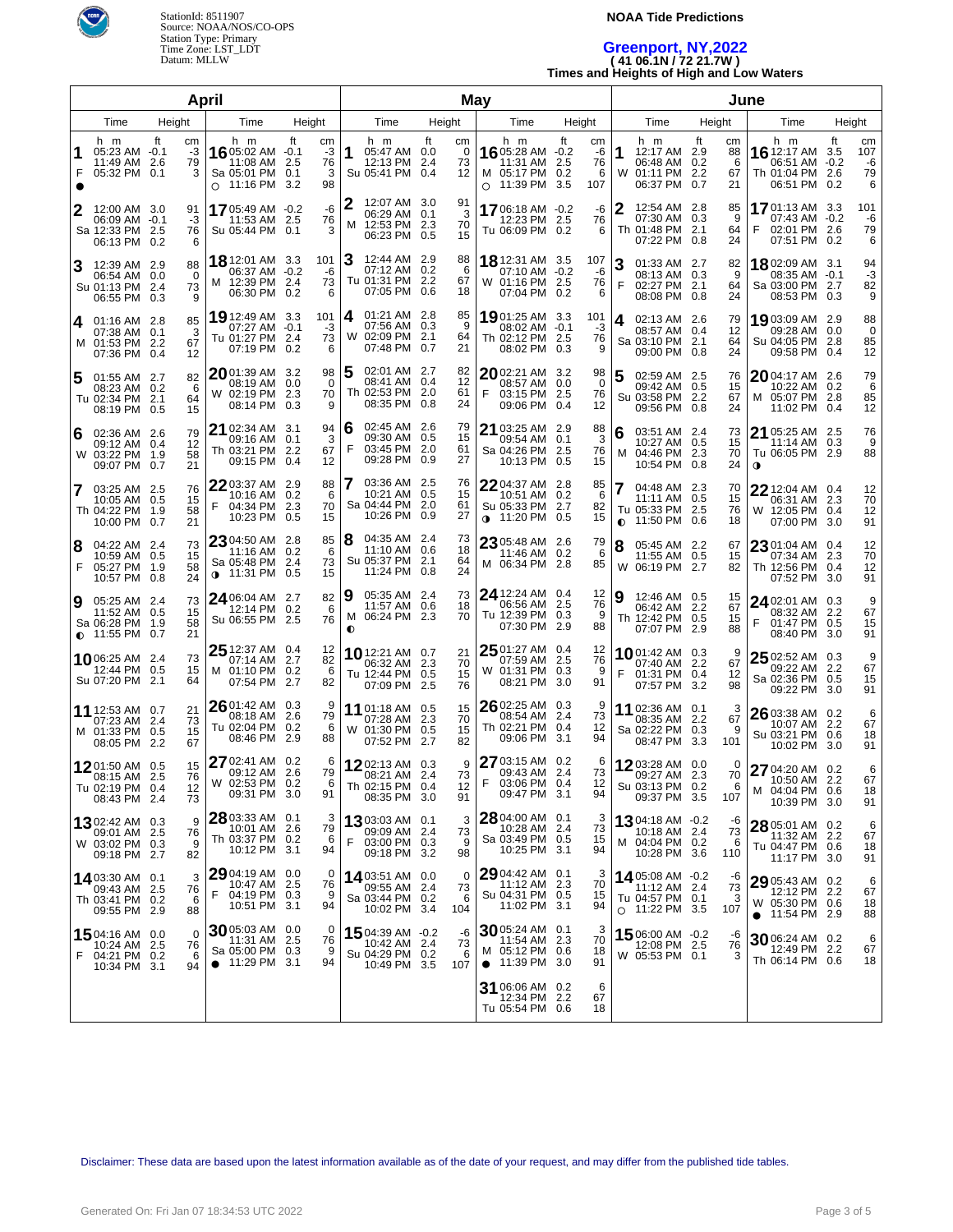

### **NOAA Tide Predictions**

# **Greenport, NY,2022 ( 41 06.1N / 72 21.7W )**

**Times and Heights of High and Low Waters**

|                        |                                                                              |                  | July                      |                                                                               |                                 |                     |                                                                                   |        |                             | <b>August</b>                                                                       |                                                             |                |                                                                                    |                                  |                                                                                     |    |                            |
|------------------------|------------------------------------------------------------------------------|------------------|---------------------------|-------------------------------------------------------------------------------|---------------------------------|---------------------|-----------------------------------------------------------------------------------|--------|-----------------------------|-------------------------------------------------------------------------------------|-------------------------------------------------------------|----------------|------------------------------------------------------------------------------------|----------------------------------|-------------------------------------------------------------------------------------|----|----------------------------|
| Time<br>Height<br>Time |                                                                              |                  |                           | Height                                                                        |                                 | Time                |                                                                                   | Height | Time                        | Height                                                                              |                                                             | Time           | Height                                                                             | Time                             | Height                                                                              |    |                            |
| 1<br>F                 | h m<br>12:32 AM<br>07:04 AM 0.2<br>01:23 PM<br>06:59 PM 0.7                  | ft<br>2.8<br>2.2 | сm<br>85<br>6<br>67<br>21 | h m<br>16 01:00 AM 3.2<br>07:19 AM -0.2<br>Sa 01:42 PM 2.9<br>07:36 PM 0.2    | ft<br>cm<br>98<br>-6<br>88<br>6 | 1                   | h m<br>01:23 AM 2.6<br>07:45 AM 0.4<br>M 01:55 PM 2.6<br>08:08 PM 0.6             | ft     | сm<br>79<br>12<br>79<br>18  | h m<br>1602:26 AM<br>08:24 AM<br>Tu 02:55 PM<br>09:07 PM                            | ft<br>cm<br>2.7<br>82<br>0.2<br>6<br>3.0<br>91<br>0.4<br>12 | 1              | h m<br>02:21 AM 2.4<br>08:27 AM 0.6<br>Th 02:43 PM 3.0<br>09:27 PM 0.5             | ft<br>cm<br>73<br>18<br>91<br>15 | h m<br><b>16</b> 03:49 AM 2.3<br>09:27 AM 0.8<br>04:01 PM 2.8<br>F<br>10:25 PM 0.7  | ft | cm<br>70<br>24<br>85<br>21 |
| 2                      | 01:09 AM 2.7<br>07:43 AM 0.3<br>Sa 01:56 PM<br>07:45 PM 0.7                  | 2.3              | 82<br>9<br>70<br>21       | 1701:53 AM 3.0<br>08:08 AM -0.1<br>Su 02:36 PM 2.9<br>08:35 PM 0.2            | 91<br>-3<br>88<br>6             | 2                   | 02:02 AM 2.5<br>08:22 AM 0.4<br>Tu 02:32 PM 2.7<br>08:58 PM 0.6                   |        | 76<br>12<br>82<br>18        | <b>17</b> 03:21 AM<br>09:13 AM<br>W 03:50 PM<br>10:04 PM 0.5                        | 2.5<br>76<br>0.4<br>12<br>3.0<br>91<br>15                   | 2<br>F         | 03:11 AM 2.3<br>03:37 PM 3.1<br>10:25 PM 0.5                                       | 70<br>18<br>94<br>15             | <b>17</b> 04:56 AM 2.2<br>10:22 AM 0.9<br>Sa 05:04 PM 2.7<br>$\bullet$ 11:21 PM 0.7 |    | 67<br>27<br>82<br>21       |
| З                      | 01:47 AM 2.6<br>08:22 AM 0.3<br>Su 02:33 PM<br>08:33 PM 0.7                  | 2.3              | 79<br>9<br>70<br>21       | 18 02:49 AM 2.8<br>08:57 AM 0.1<br>M 03:33 PM 2.9<br>09:35 PM 0.3             | 85<br>3<br>88<br>9              | 3                   | 02:45 AM 2.4<br>09:02 AM 0.5<br>W 03:16 PM 2.8<br>09:53 PM 0.5                    |        | 73<br>15<br>85<br>15        | 1804:24 AM<br>10:04 AM<br>Th 04:49 PM 2.9<br>11:02 PM 0.6                           | 2.3<br>70<br>0.6<br>18<br>88<br>18                          | 3<br>$\bullet$ | 04:11 AM 2.2<br>10:12 AM 0.6<br>Sa 04:39 PM 3.1<br>11:25 PM 0.5                    | 67<br>18<br>94<br>15             | 18 06:02 AM 2.1<br>11:17 AM 0.9<br>Su 06:06 PM 2.7                                  |    | 64<br>27<br>82             |
| 4                      | 02:28 AM 2.5<br>09:01 AM 0.4<br>M 03:13 PM<br>09:26 PM 0.7                   | -2.4             | 76<br>12<br>73<br>21      | 1903:51 AM 2.5<br>09:48 AM 0.2<br>Tu 04:33 PM 2.9<br>10:36 PM 0.4             | 76<br>6<br>88<br>12             | 4                   | 03:35 AM 2.2<br>09:46 AM 0.5<br>Th 04:08 PM 2.9<br>10:50 PM 0.5                   |        | 67<br>15<br>88<br>15        | 19 05:30 AM 2.2<br>10:57 AM 0.7<br>F<br>05:48 PM 2.8<br>$\bullet$ 11:58 PM 0.6      | 67<br>21<br>85<br>18                                        | 4              | 05:18 AM 2.2<br>11:14 AM 0.6<br>Su 05:45 PM 3.1                                    | 67<br>18<br>94                   | 19 12:17 AM 0.8<br>07:03 AM 2.2<br>M 12:13 PM 0.9<br>07:06 PM 2.7                   |    | 24<br>67<br>27<br>82       |
| 5                      | 03:15 AM 2.3<br>09:43 AM 0.5<br>Tu 03:58 PM<br>10:23 PM 0.6                  | -2.5             | 70<br>15<br>76<br>18      | $20$ 04:57 AM 2.4<br>10:40 AM 0.4<br>W 05:31 PM 2.9<br>$\bullet$ 11:35 PM 0.5 | 73<br>12<br>88<br>15            | 5<br>F<br>$\bullet$ | 04:33 AM 2.1<br>10:37 AM 0.5<br>05:04 PM 3.0<br>11:48 PM 0.5                      |        | 64<br>15<br>91<br>15        | $20$ 06:35 AM 2.1<br>11:49 AM 0.8<br>Sa 06:47 PM 2.8                                | 64<br>24<br>85                                              | м              | 12:26 AM 0.5<br>06:28 AM 2.2<br>12:18 PM 0.6<br>06:53 PM 3.1                       | 15<br>67<br>18<br>94             | <b>20</b> 01:11 AM 0.7<br>07:57 AM 2.3<br>Tu 01:10 PM 0.9<br>08:00 PM 2.8           |    | 21<br>70<br>27<br>85       |
| 6                      | 04:08 AM 2.2<br>10:26 AM 0.5<br>W 04:47 PM<br>11:19 PM 0.6                   | 2.7              | 67<br>15<br>82<br>18      | 21 06:02 AM 2.2<br>11:31 AM 0.5<br>Th 06:26 PM 2.9                            | 67<br>15<br>88                  | 6                   | 05:35 AM 2.1<br>11:31 AM 0.5<br>Sa 06:03 PM 3.1                                   |        | 64<br>15<br>94              | 21 12:55 AM 0.7<br>07:37 AM 2.1<br>Su 12:44 PM 0.8<br>07:43 PM                      | 21<br>64<br>24<br>2.8<br>85                                 | 6              | 01:26 AM 0.4<br>07:39 AM 2.4<br>Tu 01:25 PM 0.5<br>08:01 PM 3.2                    | 12<br>73<br>15<br>98             | 21 02:02 AM 0.7<br>08:41 AM 2.4<br>W 02:05 PM 0.8<br>08:45 PM 2.8                   |    | 21<br>73<br>24<br>85       |
| 7<br>$\bullet$         | 05:05 AM 2.1<br>11:12 AM 0.5<br>Th 05:37 PM 2.9                              |                  | 64<br>15<br>88            | 22 12:33 AM 0.5<br>07:06 AM 2.1<br>F<br>12:22 PM 0.6<br>07:21 PM 2.9          | 15<br>64<br>18<br>88            |                     | 12:48 AM 0.4<br>06:40 AM 2.1<br>Su 12:31 PM 0.5<br>07:06 PM 3.2                   |        | 12<br>64<br>15<br>98        | $22$ 01:51 AM 0.6<br>08:31 AM 2.2<br>M 01:38 PM 0.8<br>08:33 PM                     | 18<br>67<br>24<br>2.9<br>88                                 |                | 02:24 AM 0.3<br>08:42 AM 2.6<br>W 02:29 PM 0.3<br>09:01 PM 3.3                     | 9<br>79<br>9<br>101              | 22 02:46 AM 0.6<br>09:18 AM 2.5<br>Th 02:55 PM 0.6<br>09:25 PM 2.8                  |    | 18<br>76<br>18<br>85       |
| 8<br>F                 | 12:15 AM 0.4<br>06:04 AM 2.1<br>12:01 PM 0.5<br>06:31 PM 3.0                 |                  | 12<br>64<br>15<br>91      | 23 01:31 AM 0.5<br>08:06 AM 2.1<br>Sa 01:15 PM 0.6<br>08:13 PM 2.9            | 15<br>64<br>18<br>88            | 8<br>M              | 01:48 AM 0.3<br>07:48 AM 2.2<br>01:34 PM 0.4<br>08:09 PM 3.3                      |        | 9<br>67<br>12<br>101        | $2302:41$ AM 0.6<br>09:16 AM 2.2<br>Tu 02:31 PM 0.7<br>09:16 PM                     | 18<br>67<br>21<br>2.9<br>88                                 | 8              | 03:16 AM 0.2<br>09:35 AM 2.8<br>Th 03:28 PM 0.2<br>09:55 PM 3.3                    | 6<br>85<br>6<br>101              | 23 03:26 AM 0.5<br>09:50 AM 2.7<br>F<br>03:40 PM 0.5<br>10:02 PM 2.8                |    | 15<br>82<br>15<br>85       |
| 9                      | $01:13$ AM $0.3$<br>07:05 AM 2.1<br>Sa 12:55 PM 0.4<br>07:27 PM 3.2          |                  | 9<br>64<br>12<br>98       | 24 02:25 AM 0.4<br>08:58 AM 2.1<br>Su 02:07 PM 0.7<br>08:59 PM 2.9            | 12<br>64<br>21<br>88            | 9                   | 02:45 AM 0.2<br>08:51 AM 2.3<br>Tu 02:37 PM 0.3<br>09:08 PM 3.4                   |        | 6<br>70<br>9<br>104         | 24 03:24 AM 0.5<br>09:55 AM 2.3<br>W 03:19 PM 0.6<br>09:54 PM                       | 15<br>70<br>18<br>2.9<br>88                                 | 9<br>F         | 04:04 AM 0.1<br>10:25 AM 3.0<br>04:22 PM 0.1<br>10:47 PM 3.2                       | 3<br>91<br>3<br>98               | 24 04:04 AM 0.4<br>10:21 AM 2.8<br>Sa 04:24 PM 0.4<br>10:39 PM 2.8                  |    | 12<br>85<br>12<br>85       |
|                        | 1002:11 AM 0.2<br>08:07 AM 2.1<br>Su 01:52 PM 0.3<br>08:24 PM 3.4            |                  | 6<br>64<br>9<br>104       | 25 03:12 AM 0.4<br>09:44 AM 2.2<br>M 02:55 PM 0.6<br>09:40 PM 3.0             | 12<br>67<br>18<br>91            |                     | 1003:38 AM 0.0<br>09:47 AM 2.5<br>W 03:36 PM 0.2<br>10:04 PM 3.4                  |        | 0<br>76<br>6<br>104         | $25\frac{04:04 \text{ AM}}{0.3}$ 0.4<br>10:31 AM 2.4<br>Th 04:03 PM 0.6<br>10:31 PM | 12<br>73<br>18<br>2.9<br>88                                 |                | $10^{04:50 \text{ AM}}$ 0.1<br>11:14 AM 3.2<br>Sa 05:15 PM 0.0<br>$O$ 11:38 PM 3.1 | 3<br>98<br>0<br>94               | $2504:41$ AM $0.4$<br>10:53 AM 3.0<br>Su 05:07 PM 0.3<br>$\bullet$ 11:17 PM 2.8     |    | 12<br>91<br>9<br>85        |
|                        | 11 03:06 AM 0.0<br>09:05 AM<br>M 02:50 PM 0.2<br>09:19 PM 3.5                | 2.2              | 0<br>67<br>6<br>107       | 26 03:55 AM 0.3<br>10:26 AM 2.2<br>Tu 03:41 PM 0.6<br>10:18 PM 3.0            | 9<br>67<br>18<br>91             |                     | 11 04:28 AM -0.1<br>10:42 AM 2.7<br>Th 04:32 PM 0.1<br>10:58 PM 3.4               |        | -3<br>82<br>3<br>104        | $2604:42$ AM $0.4$<br>11:04 AM 2.5<br>F<br>04:47 PM 0.5<br>11:07 PM                 | 12<br>76<br>15<br>2.9<br>88                                 |                | 11 05:36 AM 0.1<br>12:01 PM 3.3<br>Su 06:06 PM 0.1                                 | 3<br>101<br>3                    | 26 05:17 AM 0.4<br>11:29 AM 3.1<br>M 05:51 PM 0.2<br>11:56 PM 2.7                   |    | 12<br>94<br>6<br>82        |
|                        | $12^{03:58 \text{ AM } -0.1}$<br>10:01 AM<br>Tu 03:47 PM 0.1<br>10:14 PM 3.5 | 2.4              | -3<br>73<br>3<br>107      | $2704:36$ AM 0.3<br>11:05 AM 2.2<br>W 04:25 PM 0.6<br>10:55 PM 3.0            | 9<br>67<br>18<br>91             | F                   | $12^{05:16 \text{ AM } -0.1}$<br>11:35 AM 2.9<br>05:28 PM 0.0<br>$O$ 11:52 PM 3.3 |        | -3<br>88<br>$\Omega$<br>101 | 27 05:20 AM 0.3<br>11:36 AM 2.7<br>Sa 05:30 PM 0.4<br>$\bullet$ 11:44 PM 2.9        | 9<br>82<br>12<br>88                                         |                | <b>12</b> 12:27 AM 3.0<br>06:21 AM 0.2<br>M 12:47 PM 3.3<br>06:57 PM 0.1           | 91<br>6<br>101<br>3              | 27 05:55 AM 0.4<br>12:06 PM 3.2<br>Tu 06:36 PM 0.2                                  |    | 12<br>98<br>6              |
|                        | 1304:49 AM -0.2<br>10:56 AM 2.5<br>W 04:43 PM 0.1<br>$O$ 11:09 PM 3.5        |                  | -6<br>76<br>3<br>107      | 28 05:15 AM 0.3<br>11:42 AM 2.3<br>Th 05:08 PM 0.6<br>$\bullet$ 11:32 PM 2.9  | 9<br>70<br>18<br>88             |                     | 1306:04 AM -0.1<br>12:27 PM 3.0<br>Sa 06:24 PM 0.1                                |        | -3<br>91<br>3               | 28 05:56 AM 0.3<br>12:09 PM 2.8<br>Su 06:14 PM 0.4                                  | 9<br>85<br>12                                               |                | <b>13</b> 01:15 AM 2.8<br>07:05 AM 0.3<br>Tu 01:31 PM 3.2<br>07:46 PM 0.2          | 85<br>9<br>98<br>6               | 28 12:36 AM 2.6<br>06:34 AM 0.5<br>W 12:47 PM 3.2<br>07:22 PM 0.2                   |    | 79<br>15<br>98<br>6        |
|                        | 1405:39 AM -0.2<br>11:53 AM 2.6<br>Th 05:40 PM 0.1                           |                  | -6<br>79<br>3             | $2905:55$ AM 0.2<br>12:17 PM 2.4<br>F<br>05:53 PM 0.6                         | 6<br>73<br>18                   |                     | 14 12:45 AM 3.1<br>06:51 AM 0.0<br>Su 01:17 PM 3.1<br>07:18 PM 0.1                |        | 94<br>0<br>94<br>3          | 29 12:22 AM 2.8<br>06:32 AM 0.4<br>M 12:42 PM 2.9<br>06:59 PM 0.4                   | 85<br>12<br>88<br>12                                        |                | 1402:01 AM 2.6<br>07:50 AM 0.5<br>W 02:16 PM 3.1<br>08:36 PM 0.4                   | 79<br>15<br>94<br>12             | 29 01:18 AM 2.5<br>07:15 AM 0.5<br>Th 01:30 PM 3.2<br>08:11 PM 0.3                  |    | 76<br>15<br>98<br>9        |
| F                      | 15 12:05 AM 3.4<br>06:30 AM -0.2<br>12:49 PM 2.8<br>06:39 PM 0.1             |                  | 104<br>-6<br>85           | $30$ 12:09 AM 2.9<br>06:33 AM 0.3<br>Sa 12:49 PM 2.4<br>06:37 PM 0.6          | 88<br>-9<br>73<br>18            |                     | <b>15</b> 01:35 AM 2.9<br>07:37 AM 0.1<br>M 02:05 PM 3.1<br>08:12 PM 0.2          |        | 88<br>3<br>94<br>6          | $30$ 12:59 AM 2.7<br>07:08 AM 0.4<br>Tu 01:18 PM 3.0<br>07:44 PM 0.4                | 82<br>12<br>91<br>12                                        |                | <b>15</b> 02:51 AM 2.4<br>08:37 AM 0.6<br>Th 03:04 PM 3.0<br>09:29 PM 0.5          | 73<br>18<br>91<br>15             | 3002:03 AM 2.4<br>08:01 AM 0.6<br>02:18 PM 3.2<br>F<br>09:05 PM 0.4                 |    | 73<br>18<br>98<br>12       |
|                        |                                                                              |                  |                           | 31 12:46 AM 2.8<br>07:09 AM 0.3<br>Su 01:21 PM 2.5<br>07:22 PM 0.6            | 85<br>9<br>76<br>18             |                     |                                                                                   |        |                             | 31 01:39 AM 2.5<br>07:46 AM 0.5<br>W 01:58 PM 3.0<br>08:33 PM 0.4                   | 76<br>15<br>91<br>12                                        |                |                                                                                    |                                  |                                                                                     |    |                            |